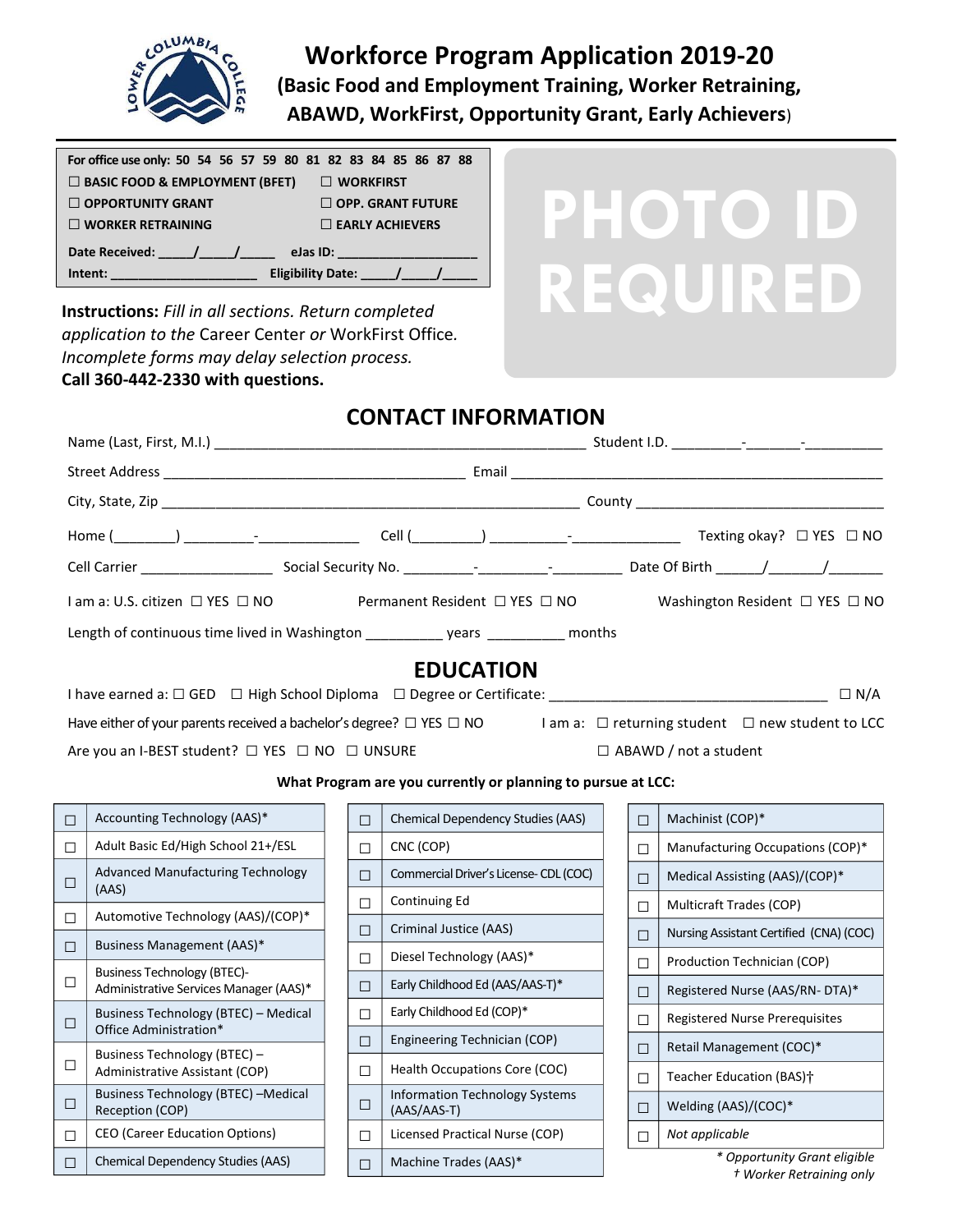#### **INCOME & ELIGIBILITY**

**I have submitted the FAFSA or WASFA for school year: □ 2019-20 □ 2020-21**

What is the current monthly income of your household?  $\sin \frac{2\pi}{3}$ 

What is your current household size? \_\_\_\_\_\_\_

| <b>Eligibility Table</b> |  |  |  |  |  |
|--------------------------|--|--|--|--|--|
| Gross                    |  |  |  |  |  |
| <b>Monthly</b>           |  |  |  |  |  |
| <b>Income</b>            |  |  |  |  |  |
| \$2,082                  |  |  |  |  |  |
| \$2,818                  |  |  |  |  |  |
| \$3,555                  |  |  |  |  |  |
| \$4.292                  |  |  |  |  |  |
| \$5.028                  |  |  |  |  |  |
| \$5,765                  |  |  |  |  |  |
|                          |  |  |  |  |  |

#### ELIGIBILITY QUESTIONS

| Are you eligible for Financial Aid?<br>If No, please explain: $\Box$ Default $\Box$ Selective Service $\Box$ Suspended $\Box$ Other                                                                                                                                                                                                                                                                                                                                                     | $\Box$ Yes    | $\Box$ No    | $\Box$ Unsure                   |
|-----------------------------------------------------------------------------------------------------------------------------------------------------------------------------------------------------------------------------------------------------------------------------------------------------------------------------------------------------------------------------------------------------------------------------------------------------------------------------------------|---------------|--------------|---------------------------------|
| Have you applied for Special Conditions with Financial Aid?<br>(if there has been a 30% change in income)                                                                                                                                                                                                                                                                                                                                                                               | $\Box$ Yes    | $\Box$ No    | $\Box$ Unsure                   |
| Are you currently receiving the Early Achievers Grant?                                                                                                                                                                                                                                                                                                                                                                                                                                  | $\Box$ Yes    | $\Box$ No    | $\Box$ Unsure                   |
| Do you qualify for W.I.O.A.?                                                                                                                                                                                                                                                                                                                                                                                                                                                            | $\Box$ Yes    | $\Box$ No    | $\Box$ Unsure                   |
| Do you qualify for Trade Act?                                                                                                                                                                                                                                                                                                                                                                                                                                                           | $\Box$ Yes    | $\square$ No | $\Box$ Unsure                   |
| Have you received or are you currently receiving unemployment benefits<br>*in the last 48 months? If yes, which state? ___________________________________                                                                                                                                                                                                                                                                                                                              | $\Box$ Yes    | $\Box$ No    | $\Box$ Unsure<br>$\Box$ Pending |
| Have you exhausted your unemployment insurance within the last 4 years?<br>Date exhausted? $\sqrt{2\pi}$                                                                                                                                                                                                                                                                                                                                                                                | $\square$ Yes | $\Box$ No    | $\Box$ Unsure                   |
| Are you a veteran? *within the last 48 months                                                                                                                                                                                                                                                                                                                                                                                                                                           | $\square$ Yes | $\Box$ No    | $\Box$ Unsure                   |
| Are you a displaced homemaker? (loss of primary income due to household death,<br>separation divorce) *within the last 48 months                                                                                                                                                                                                                                                                                                                                                        | $\Box$ Yes    | $\Box$ No    | $\Box$ Unsure                   |
| Are you formerly self-employed?<br>(business closure or downturn due to economy) *within the last 48 months                                                                                                                                                                                                                                                                                                                                                                             | $\Box$ Yes    | $\Box$ No    | $\Box$ Unsure                   |
| Are you underemployed? (working in a temporary job in which you are overqualified)<br>*within the last 48 months                                                                                                                                                                                                                                                                                                                                                                        | $\Box$ Yes    | $\Box$ No    | $\Box$ Unsure                   |
| Are you eligible for basic food benefits? Please refer to the Eligibility Table for details. (EBT)                                                                                                                                                                                                                                                                                                                                                                                      | $\Box$ Yes    | $\Box$ No    | $\Box$ Unsure                   |
| Are you receiving a TANF grant?                                                                                                                                                                                                                                                                                                                                                                                                                                                         | $\Box$ Yes    | $\Box$ No    | $\Box$ Unsure                   |
| Do you currently have reliable childcare?                                                                                                                                                                                                                                                                                                                                                                                                                                               | $\square$ Yes | $\Box$ No    | $\Box$ Unsure                   |
| Will you need childcare while you are attending classes?                                                                                                                                                                                                                                                                                                                                                                                                                                | $\square$ Yes | $\square$ No | $\square$ Unsure                |
| Have you applied for the Opportunity Grant Program at LCC before?<br>If yes, when? $\frac{1}{\sqrt{1-\frac{1}{2}}}\frac{1}{\sqrt{1-\frac{1}{2}}}\frac{1}{\sqrt{1-\frac{1}{2}}}\frac{1}{\sqrt{1-\frac{1}{2}}}\frac{1}{\sqrt{1-\frac{1}{2}}}\frac{1}{\sqrt{1-\frac{1}{2}}}\frac{1}{\sqrt{1-\frac{1}{2}}}\frac{1}{\sqrt{1-\frac{1}{2}}}\frac{1}{\sqrt{1-\frac{1}{2}}}\frac{1}{\sqrt{1-\frac{1}{2}}}\frac{1}{\sqrt{1-\frac{1}{2}}}\frac{1}{\sqrt{1-\frac{1}{2}}}\frac{1}{\sqrt{1-\frac{1}{$ | $\square$ Yes | $\Box$ No    | $\Box$ Unsure                   |
| Have you received the Opportunity Grant at another college?<br>City/State ________________<br>Year(s) $\_$                                                                                                                                                                                                                                                                                                                                                                              | $\square$ Yes | $\square$ No | $\Box$ Unsure                   |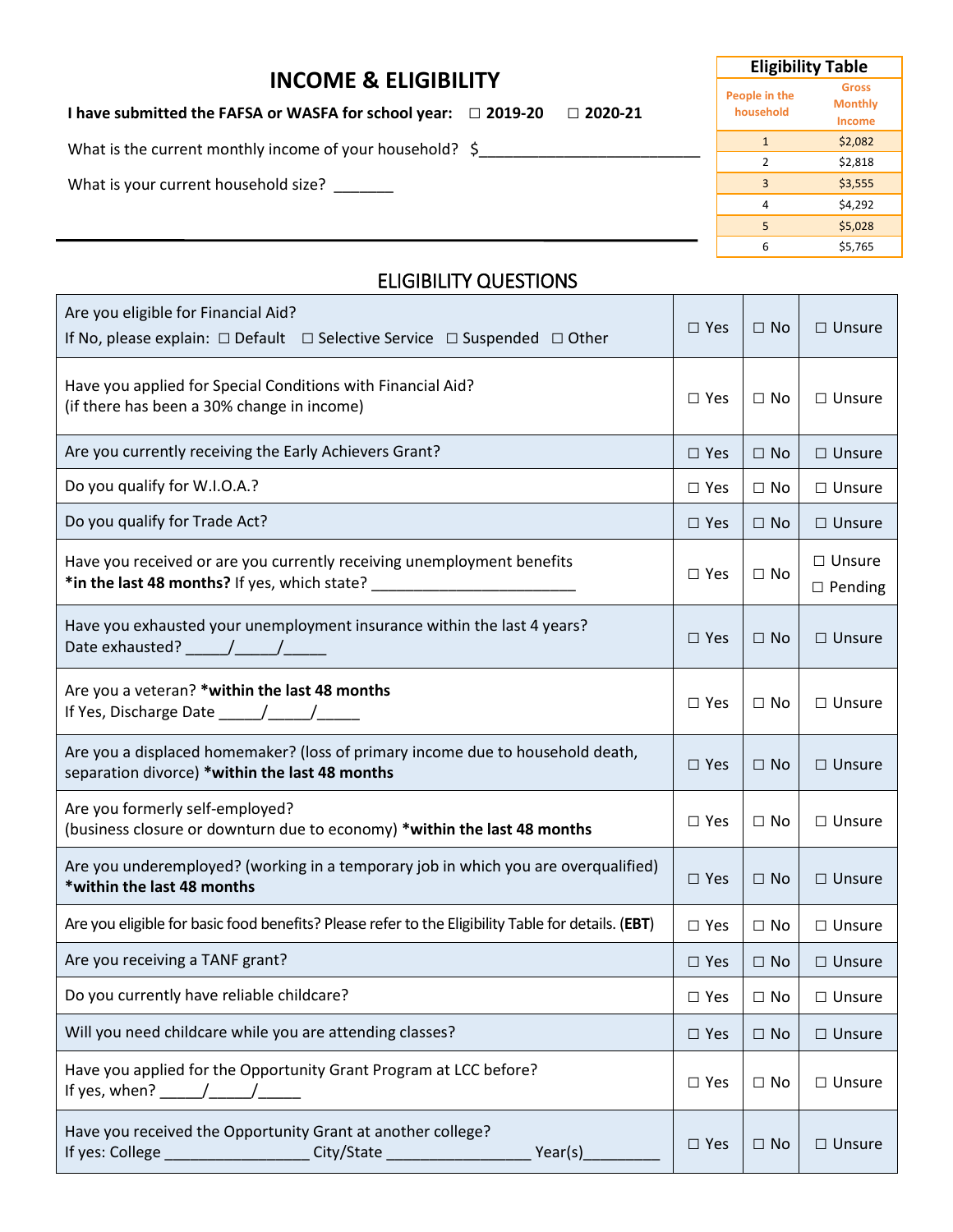| Individual Employment Plan for: | Name (First/Last): |
|---------------------------------|--------------------|
|                                 | Program of Study:  |

## **ACADEMIC GOALS**

Goal of Training: □ New Career □ Skills upgrade in current occupation □ ESL/ABE/GED classes

## **CAREER GOALS**

| <b>EMPLOYMENT BACKGROUND</b>                                                        |  |  |  |  |
|-------------------------------------------------------------------------------------|--|--|--|--|
| What types of workplaces hire individuals in this occupation?                       |  |  |  |  |
| How strongly do you feel about this career choice? 4.4 (100% is sure; 0% is unsure) |  |  |  |  |
| What type of career do you plan to start after your training?                       |  |  |  |  |

| Are you currently working? $\Box$ Yes $\Box$ No Previous/Current Employer |                                                  |                      |
|---------------------------------------------------------------------------|--------------------------------------------------|----------------------|
| If Yes, How many hours per week?                                          | Last Day Worked $\frac{1}{\sqrt{1-\frac{1}{2}}}$ | Length of Employment |
| What was/is your position title?                                          |                                                  |                      |
| Please list positions/jobs that you have held in the past:                |                                                  |                      |
|                                                                           |                                                  |                      |

List any skills from current or past positions that can be applied to your desired career (i.e. customer service, typing, etc.): \_\_\_\_\_\_\_\_\_\_\_\_\_\_\_\_\_\_\_\_\_\_\_\_\_\_\_\_\_\_\_\_\_\_\_\_\_\_\_\_\_\_\_\_\_\_\_\_\_\_\_\_\_\_\_\_\_\_\_\_\_\_\_\_\_\_\_\_\_\_\_\_\_\_\_\_\_\_\_\_\_\_\_\_\_\_\_\_\_\_\_\_\_\_\_\_\_

#### **POTENTIAL BARRIERS**

*Check any issues that would affect your ability to gain employment in your desired field:*

| $\Box$ Transportation/                        |  |                                        | $\Box$ Lack of Education                                                             |  | $\Box$ Family or Personal Issues |  |  |
|-----------------------------------------------|--|----------------------------------------|--------------------------------------------------------------------------------------|--|----------------------------------|--|--|
| Driver's License Issues                       |  | $\Box$ Child Care                      |                                                                                      |  | □ Technology                     |  |  |
| $\Box$ Legal or Criminal History              |  |                                        | $\Box$ Limited English                                                               |  | $\Box$ Gaps in Employment        |  |  |
| $\Box$ Disabilities or Learning<br>Challenges |  | $\Box$ Financial Needs/Living Expenses |                                                                                      |  | $\Box$ Substance Abuse           |  |  |
|                                               |  |                                        |                                                                                      |  |                                  |  |  |
|                                               |  |                                        | <b>SUPPORTIVE RESOURCES</b>                                                          |  |                                  |  |  |
|                                               |  |                                        | How can Workforce Programs best support your educational goals? Check all that apply |  |                                  |  |  |
| □ Career Counseling                           |  |                                        | $\Box$ Help with Technology                                                          |  | $\Box$ Help with Test Anxiety    |  |  |
|                                               |  |                                        | $\Box$ Job Search and Resume Help $\Box$ Mentoring/Coaching                          |  | $\Box$ Study Skills/Tutoring     |  |  |
| $\Box$ Financial Aid Advising                 |  |                                        | □ Personal Support                                                                   |  |                                  |  |  |
|                                               |  |                                        |                                                                                      |  |                                  |  |  |
|                                               |  |                                        |                                                                                      |  |                                  |  |  |
|                                               |  |                                        | By signing I agree to update this plan yearly or as my employment goals change.      |  |                                  |  |  |
|                                               |  |                                        |                                                                                      |  |                                  |  |  |
| <b>IEP</b><br><b>REVIEW</b>                   |  |                                        |                                                                                      |  |                                  |  |  |
|                                               |  |                                        |                                                                                      |  |                                  |  |  |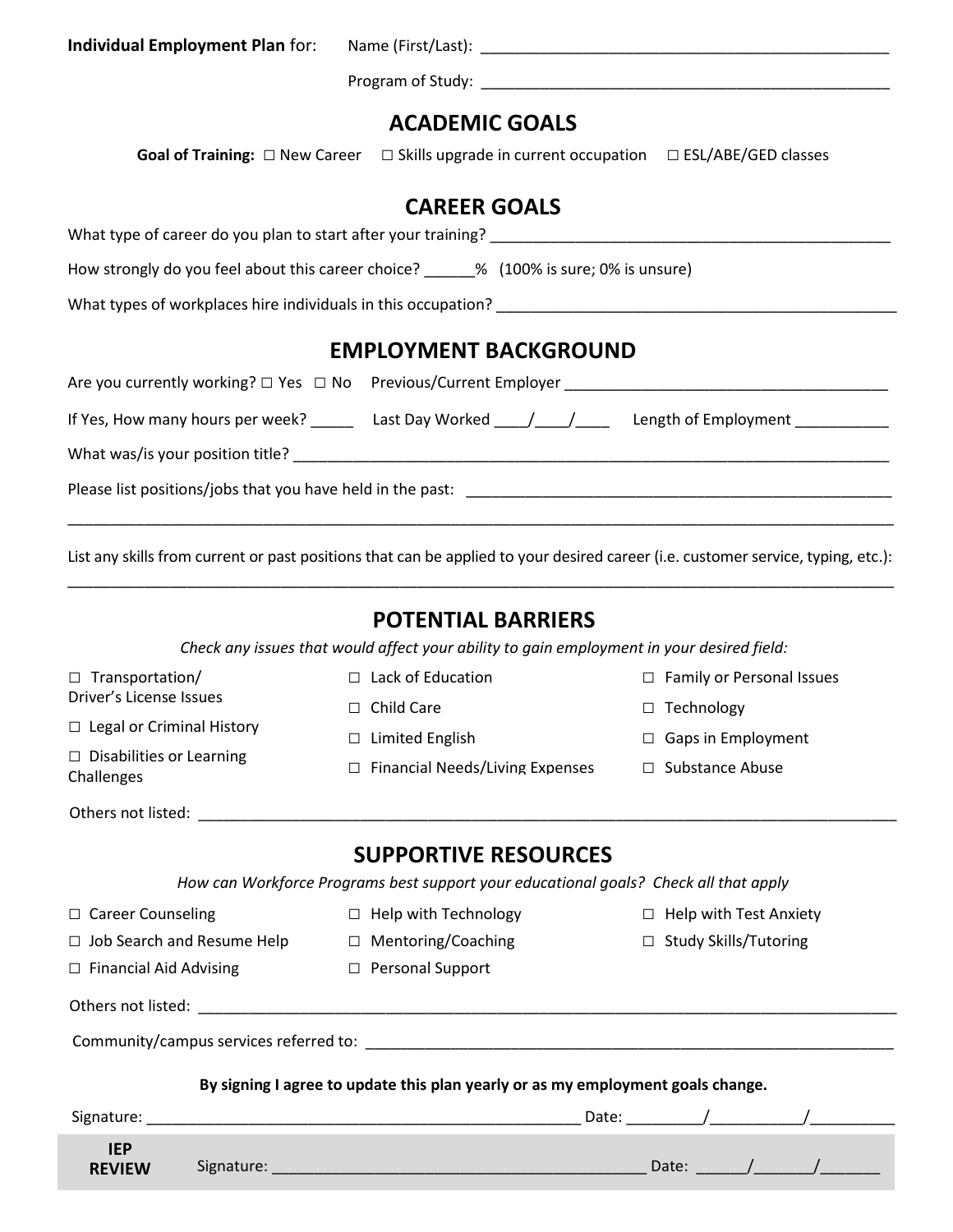### **RELEASE OF INFORMATION**

I, \_\_\_\_\_\_\_\_\_\_\_\_\_\_\_\_\_\_\_\_\_\_\_\_\_\_\_\_\_\_\_\_\_\_\_\_\_\_\_\_\_\_\_\_\_ herby authorize Lower Columbia College and its authorized representatives to give any information regarding my attendance and performance to an authorized representative of the WorkSource, Employment Security Department, Goodwill Work Opportunity Center, Lower Columbia CAP and/or authorized representative of any program that is funding my tuition, who may be concerned with my case, if such information should arise. This authorization includes, but not limited to evaluations, transcripts, registration, financial aid, or any information that may affect my program eligibility. **PRINT CLEARLY** 

Permission is also given for Lower Columbia College to obtain information from these organizations as may be necessary for the same purposes. This authorization includes, but is not limited to: evaluations, transcripts, registration, financial aid, unemployment eligibility, and other information that may affect my eligibly for or participation in program administered by the agency.

I give Lower Columbia College permission to use personal identifying information such as name and student email address in the Canvas learning management system to administer Workforce Programs. I acknowledge this information may be accessible to other students in the Workforce Programs. By providing my signature I agree to be added to the Workforce Program Canvas page(s) pending eligibility for the program.

□ Check this box to opt out of Canvas. This decision can be reversed at any time.

### **DEPARTMENT OF SOCIAL & HEALTH SERVICES (DSHS)**

I,\_\_\_\_\_\_\_\_\_\_\_\_\_\_\_\_\_\_\_\_\_\_\_\_\_\_\_\_\_\_\_\_\_\_\_\_, give permission for the Washington State Department of Social and Health Services and Lower Columbia College to use and share confidential information about me (except as limited below) as necessary for Employment and Training (E&T) activities as required by the BFET and/or WorkFirst program. This consent is valid for a maximum of three years from the date signed, unless I withdraw or change my consent in writing. *P R I N T C L E A R L Y*

This consent DOES NOT permit sharing of sensitive information about my mental health, chemical dependency, HIV/AIDS and STD test results, diagnosis or treatment. I understand that I must fill out a separately approved consent form if I am under 18 years of age, I want to further limit information shared about me, someone else is representing me in this matter, or I want to allow sharing of sensitive information about my mental health, chemical dependency, HIV/AIDS and STD test results, diagnosis or treatment.

#### **STUDENT COMMITMENT (Please INITIAL and SIGN below)** □ *\*Not applicable for ABAWD*

My initials and signature below indicate that if I am selected and while I am in the program, I understand and I agree:

I will comply with the Satisfactory Academic Progress standards as outlined by the Federal Financial Aid regulations.

\_\_\_\_\_\_ I will immediately contact a Staff member if my income, program of study, or enrollment changes.

| I am responsible for meeting with a Program staff as required by specific program and complete any |  |
|----------------------------------------------------------------------------------------------------|--|
| additional program requirements.                                                                   |  |

Signature: \_\_\_\_\_\_\_\_\_\_\_\_\_\_\_\_\_\_\_\_\_\_\_\_\_\_\_\_\_\_\_\_\_\_\_\_\_\_\_\_\_\_\_\_\_\_\_\_\_\_ Date: \_\_\_\_\_\_\_\_\_/\_\_\_\_\_\_\_\_\_\_\_/\_\_\_\_\_\_\_\_\_\_